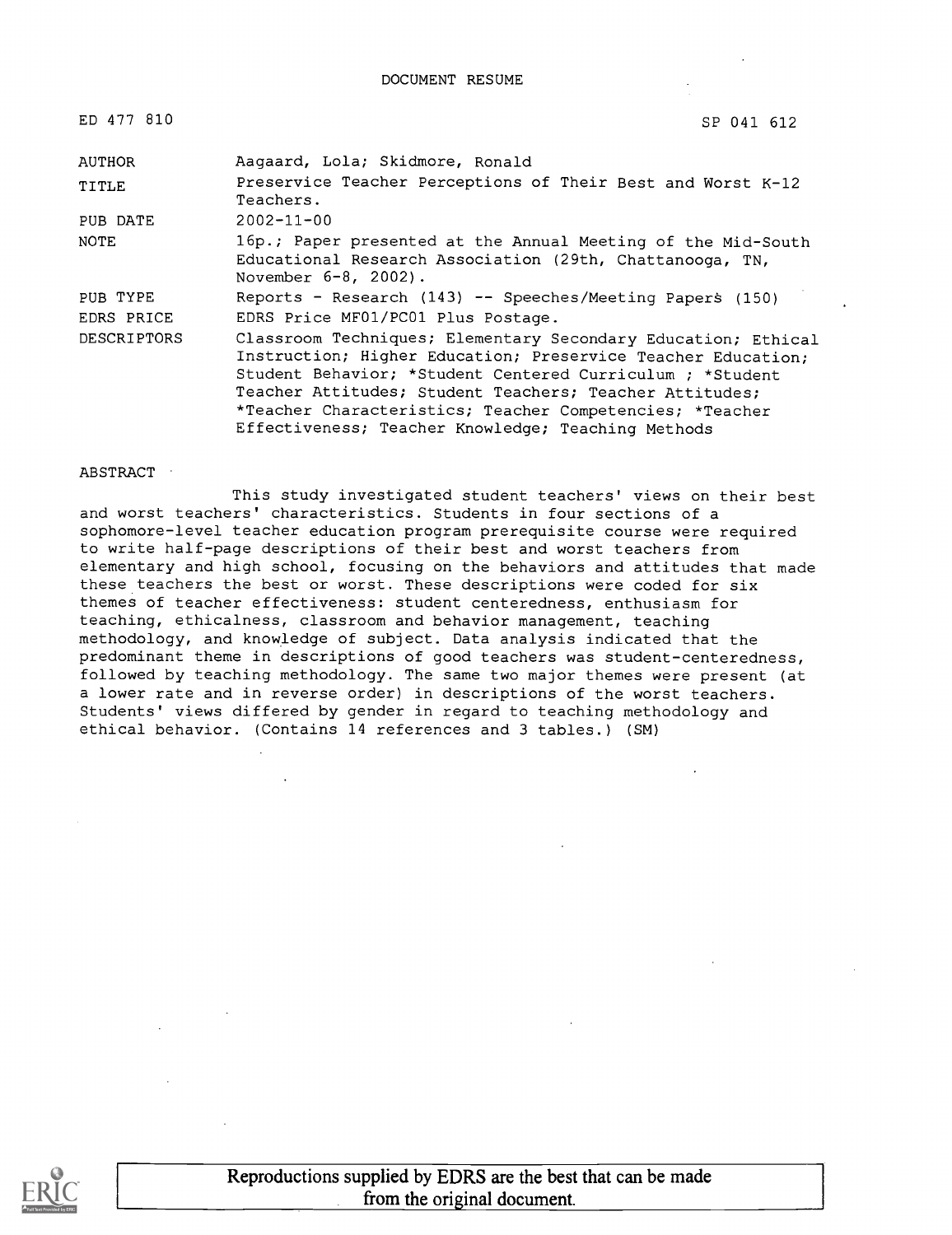Preservice Teacher Perceptions - 1 -

#### Preservice Teacher Perceptions of Their Best and Worst K-12 Teachers

Lola Aagaard and Ronald Skidmore

Morehead State University

Paper presented at the annual meeting of the

Mid-South Educational Research Association

Chattanooga, TN, November 7, 2002

PERMISSION TO REPRODUCE AND<br>DISSEMINATE THIS MATERIAL HAS<br>BEEN GRANTED BY

ola Aaqaa

 $519155$ 

TO THE EDUCATIONAL RESOURCES INFORMATION CENTER (ERIC)

1

U.S. DEPARTMENT OF EDUCATION<br>Office of Educational Research and Improvement<br>EDUCATIONAL RESOURCES INFORMATION

- CENTER (ERIC) This document has been reproduced as received from the person or organization originating it.
- Minor changes have been made to improve reproduction quality.
- **Points of view or opinions stated in this document do not necessarily represent<br>document do not necessarily represent<br>official OERI position or policy.**  $\bullet$

**BEST COPY AVAILABLE** 

2

 $\overline{\mathcal{L}}$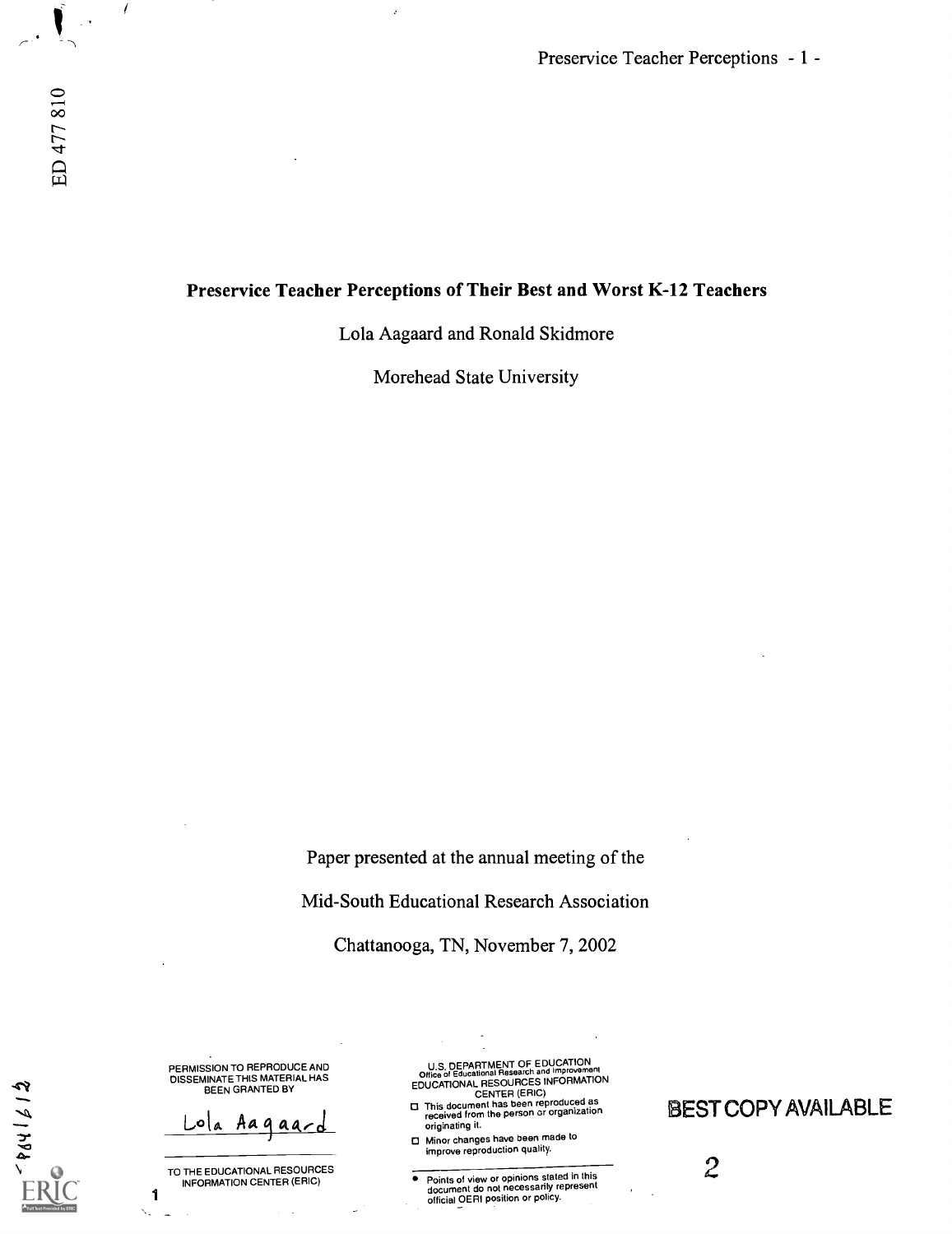#### Preservice Teacher Perceptions of Their Best and Worst K-12 Teachers

As Wubbels, Levy, and Brekelmans (1997) note, the search for The Effective Teacher has been going on for a hundred years or more. There was an initial surge of interest in finding teacher personality traits that ensured effectiveness in the classroom, only to be replaced by the search for sure-fire teaching strategies (Wubbels, Levy, and Brekelmans, 1997). Much of the literature in the area of effective teachers concedes that both personal characteristics (such as positive attitudes toward and warm relationships with students) and teaching methods seem to be important (Cotton, 1995; Gresh, 1995; Norton, 1997; Demmon-Berger, 1986; Witcher, Onwuegbuzie, & Minor, 2001). An exception is Traina (1999), who analyzed the autobiographies of 125 "prominent Americans" and found the descriptions of good teachers included only considerable knowledge of content, deep caring for students, and distinctive character.

The current study was conceptualized just before the article by Witcher, Onwuegbuzie, & Minor appeared late in 2001. That article, plus the increasingly widespread use of dispositions screening for teacher education candidates and first-year teachers, spurred the research process and our thinking along the lines of effective teacher characteristics. When asked about their previous best and worst teachers, would college students planning on entering the teacher education program think more about the methods of their past teachers, or would they consider the personal characteristics – the dispositions? And which dispositions and which methods would they see as important? Would they be the same ones for which they would be screened as they advanced through the teacher education program?

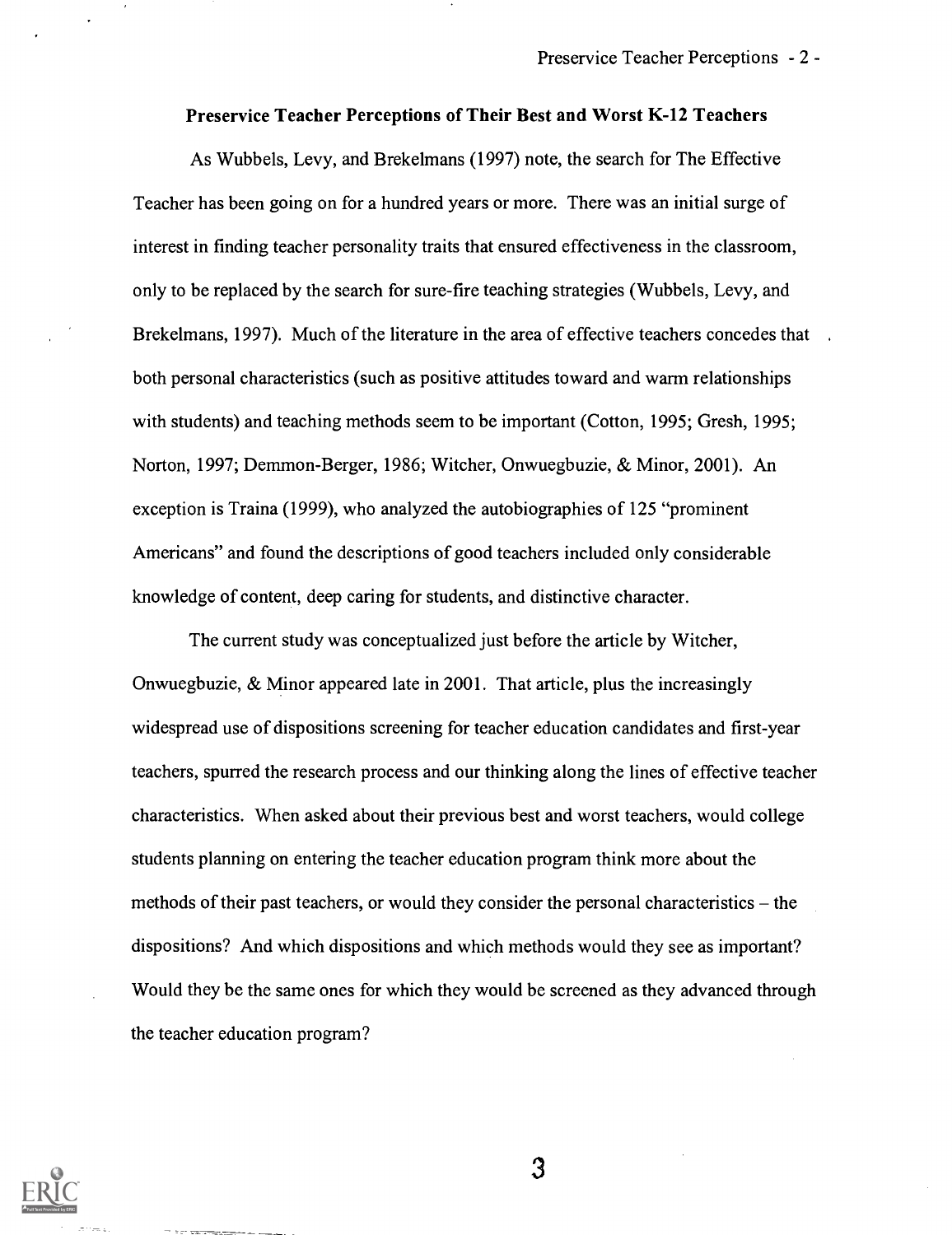#### Method

The 112 participants were enrolled in a sophomore-level Teacher Education Program prerequisite course at a regional university in the mid-south. All students in the four sections of the course were given an assignment to write half-page descriptions of their best and worst teachers from elementary and high school, focusing on what behaviors or attitudes made those teachers the best or worst. One hundred forty-five students completed the assignment and 112 (81 females and 31 males) signed informed consents allowing their work to be included in this study.

One of the authors coded all 448 teacher descriptions for the six themes of effective teacher characteristics reported by Witcher, Onwuegbuzie, and Minor (2001):

I. Student-centeredness (loves students, caring, supportive, kind, patient); representative of this theme were these comments:

--"She was my best teacher because she cared for me as a student and a friend."

--"This particular teacher was very caring and understanding."

- - "He had a great attitude. He was always upbeat and he also showed a concern for his students. He took the time to see what he could help us with and he would do what he could do. ...He was very supportive."

--"The patience that the teacher showed to her students was one of her great qualities. ...She took the time to sit down and talk if someone had a problem other than class work."

2. Enthusiasm for teaching (loves subject, truly loves job, untiring); comments coded with this theme include:

--"He...sincerely enjoyed what he taught, unlike many other teachers."

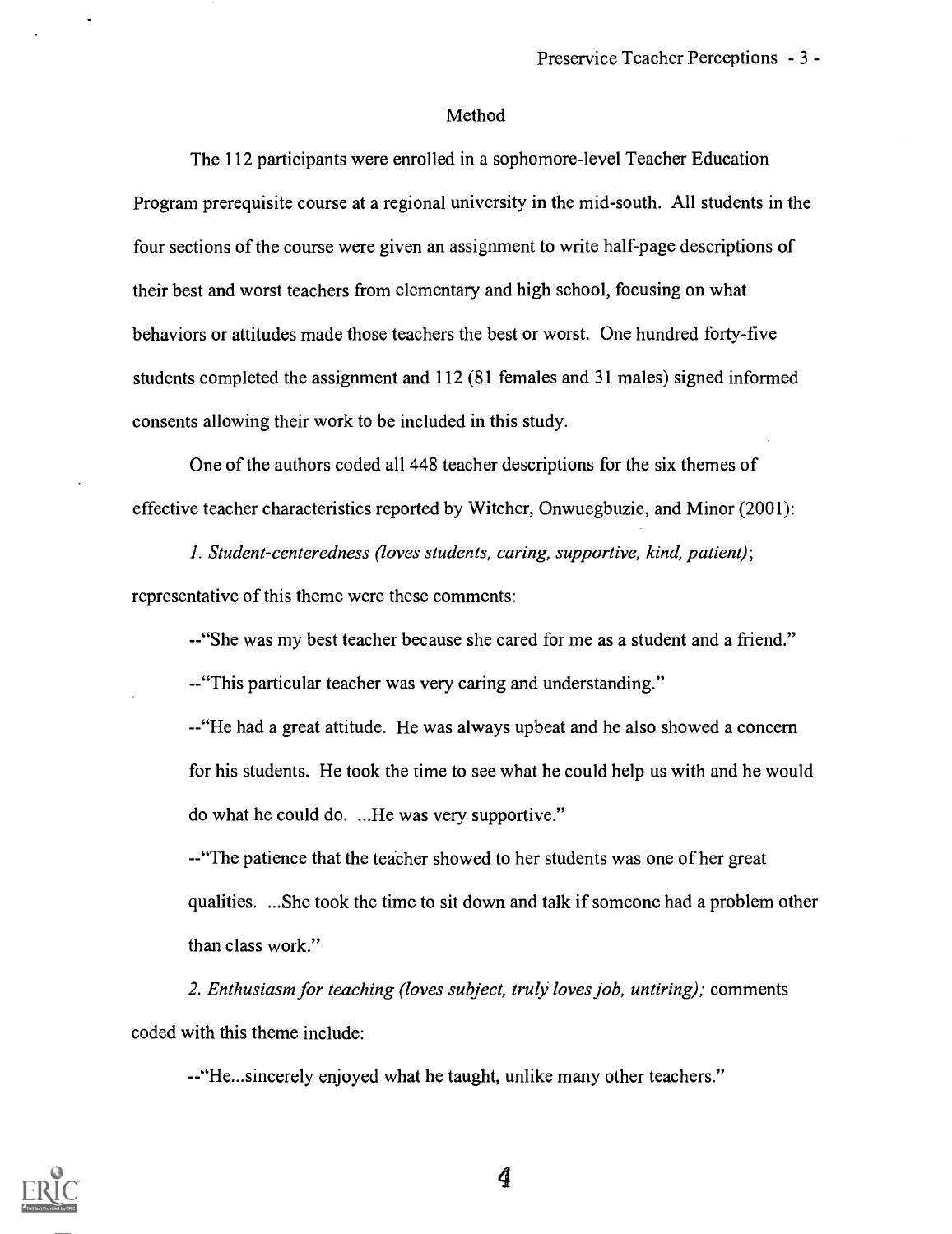--"She was very passionate about her job and seemed to enjoy it very much."

3. Ethicalness (impartial, unbiased, honest, fair); representative of this theme was text such as:

-- "Mrs. X treated all the kids the same. She never singled anyone out and did not put anyone down."

- "When assignments were due she never accepted late work without an excuse, and she never made exceptions. Both grades were treated equally with no favorites played, which I found to be a real problem in some schools."

-"Everyone's opinion [was] as important as the rest. She had no favorites, but was nurturing to us all."

4. Classroom and behavior management (good disciplinarian, good leader); text coded with this theme included:

--"She was very clear and concise with her rules. You [knew] not to cross her because of the final reward. You collected stars as the year went on. If you acquired enough through good deeds, you went to a year-end party at her house. She would tempt you throughout the year with the fun details of her extravaganza. Worked like a charm. There was nothing we could do; the class was putty in the palm of her hands."

--"She gave us bubble gum and let us chew it in class when we were good." --"She knew when to be strict and she knew when we deserved to be rewarded."

5. Teaching methodology (knowing how to teach, variety of teaching methods); comments coded with this theme included:

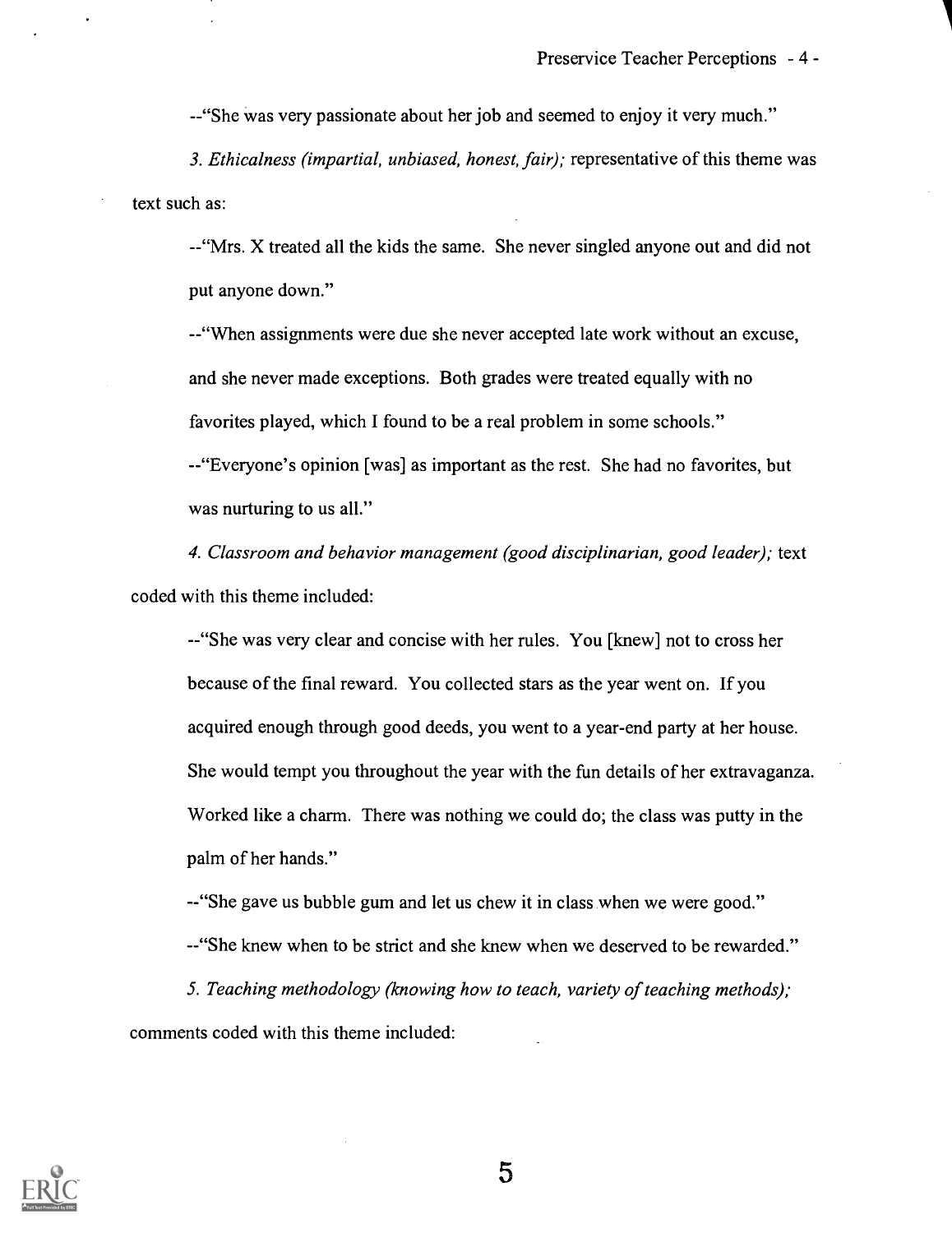--"She used videos and vivid pictures to illustrate certain topics that we were learning in class."

--"Her methods of teaching were unique to me as a sixth grader. She did not sit at her desk. She was always up walking throughout the room. ...She combined the subject matter with hands-on activities."

--"My [geography] teacher...decorated the classroom with really neat artifacts he had collected throughout all his years of traveling. There were serapes from Mexico hung on the walls, which was considered to be very cool. There was pottery, tools, hats, clothing and beads from every country imaginable. He even had a gigantic suit of armor.... He made every lesson 'up to date' with his stories and slides of vacations he and his wife went on every summer, making sure he captured on film all the things we would be talking about in class. That dreadful subject came alive through the things we could see, touch and feel with all our senses."

--"She made learning easy and fun by making every lesson like a game. She would often tell humorous stories about her former students, which were used sometimes to teach us or sometimes just for our entertainment. She had uncountable little tricks that she taught us to make retaining the information she was going over extremely easy."

6. Knowledge of subject (intelligent, smart, master of the content). Representative of this theme were comments such as:

--"My psychology/sociology teacher was a very intelligent man who had many interesting facts that he provided us with every day."

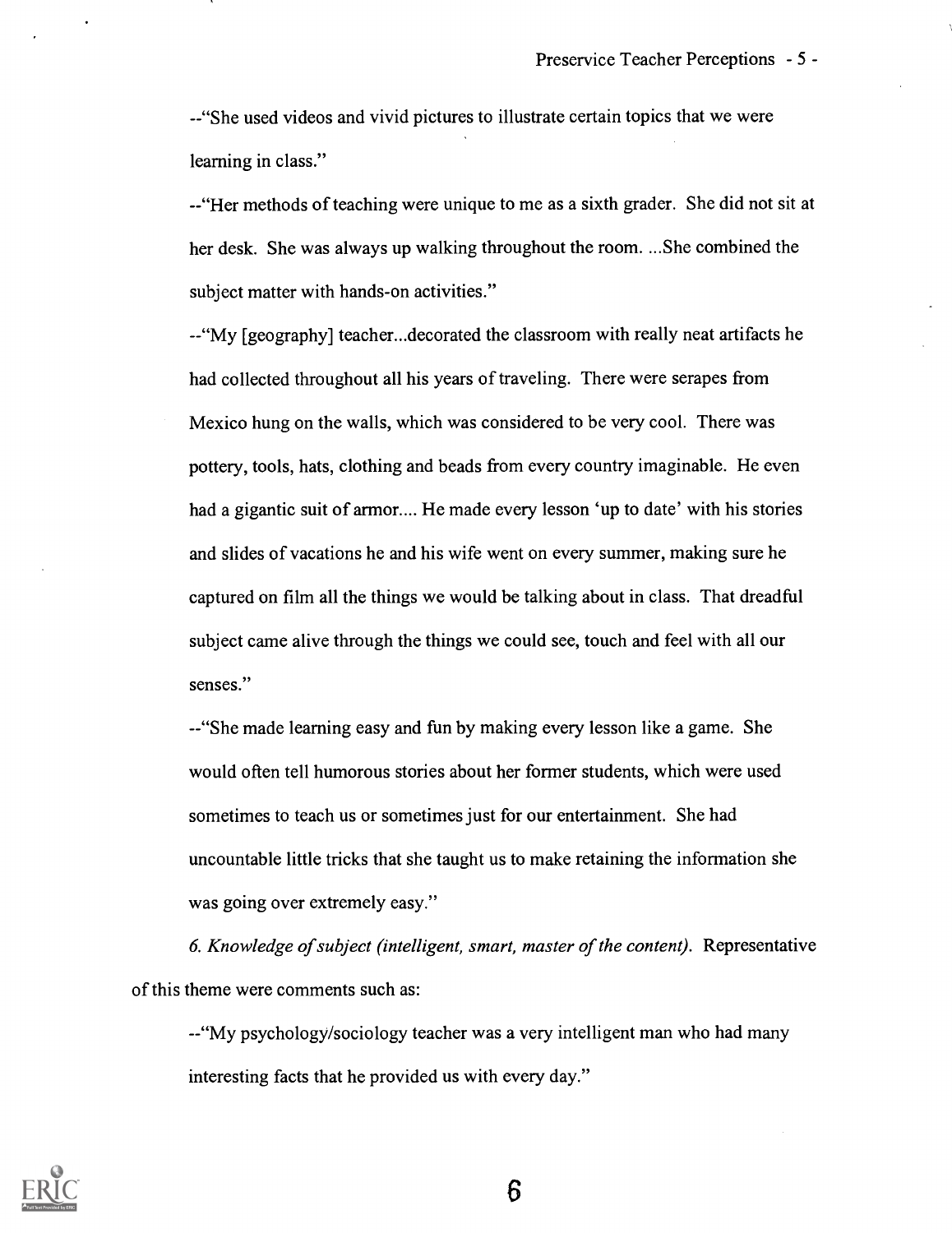-- "When it came to English, she knew everything that was going on."

In the cases of teachers described as "worst," it was the opposite of these themes that appeared in the descriptions, e.g. not caring for students and being unkind. Only descriptive analyses were conducted due to the dependency created in the data as a result of each subject producing four teacher descriptions.

#### Results

The predominant theme in descriptions of good teachers (shown in Table 1) was student-centeredness, as was also reported by Witcher, Onwuegbuzie, and Minor (2001). Teaching methodology was a close second, being mentioned in 70 percent of the "best" teacher descriptions. The four other themes were evident in fewer than 25 percent of the descriptions of good teachers, with knowledge of the subject being the lowest at 5 percent.

In the descriptions of worst teachers, the same two major themes were present, but at a lower rate and in reverse order (see Table 1). Poor teaching methodology showed up in 61 percent of the worst teacher descriptions and lack of studentcenteredness in 54 percent. Poor classroom management (too strict, too lax, or inappropriate – such as throwing things at students) and being unfair / playing favorites each were present in about one third of the worst teacher descriptions.

Witcher, Onwuegbuzie, and Minor (2001) reported that females were more likely to indicate student-centeredness as an effective teacher characteristic than were males and males more often cited classroom and behavior management than did females. A visual inspection of the data for this study, when broken down by the gender of the students writing the descriptions, revealed little difference between males and females on those

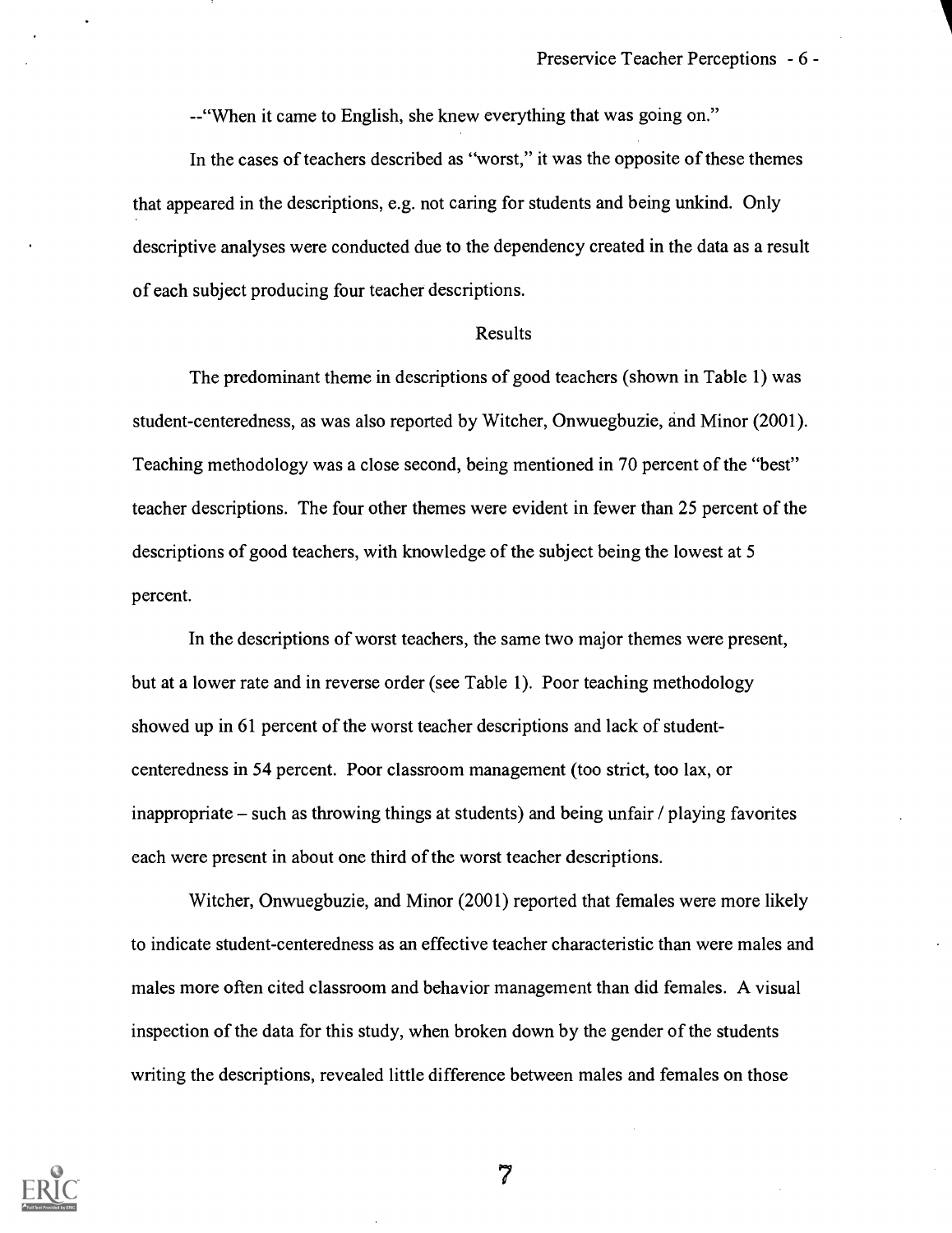two themes (see Table 2). Descriptions written by females, however, more often mentioned teaching methodology as a characteristic of good teachers (75 percent) than did descriptions written by males (58 percent). Males were also somewhat more likely (40 percent of descriptions) to note a lack of ethical behavior in "worst" teachers than were females (30 percent).

Looking at the data when broken down by the gender of the teachers described showed more differences that were larger than ten percent. As seen in Table 3, descriptions of female "best" teachers contained the student-centered theme a bit more often (85 percent) than did descriptions of male teachers (74 percent). Likewise, descriptions of female "worst" teachers more often noted the absence of studentcenteredness than did descriptions of male teachers. Poor female teachers also were described more often (42 percent) as having bad classroom management skills in comparison to poor male teachers (30 percent).

Male "worst" teachers were much more often known (76 percent) for their poor teaching methodology than were the worst female teachers (54 percent). Finally, poor male teachers were somewhat more often (27 percent) described as having no enthusiasm for teaching than were poor female teachers (14 percent).

#### Discussion

Whether recalling the best or worst teachers from their school experiences, the present study confirms Witcher, Onwuegbuzie, and Minor's (2001) finding that preservice education students put a major emphasis on the factor classified as studentcenteredness. Carl Rogers believed much the same thing, noting that "the facilitation of significant learning rests upon certain attitudinal qualities which exist in the personal

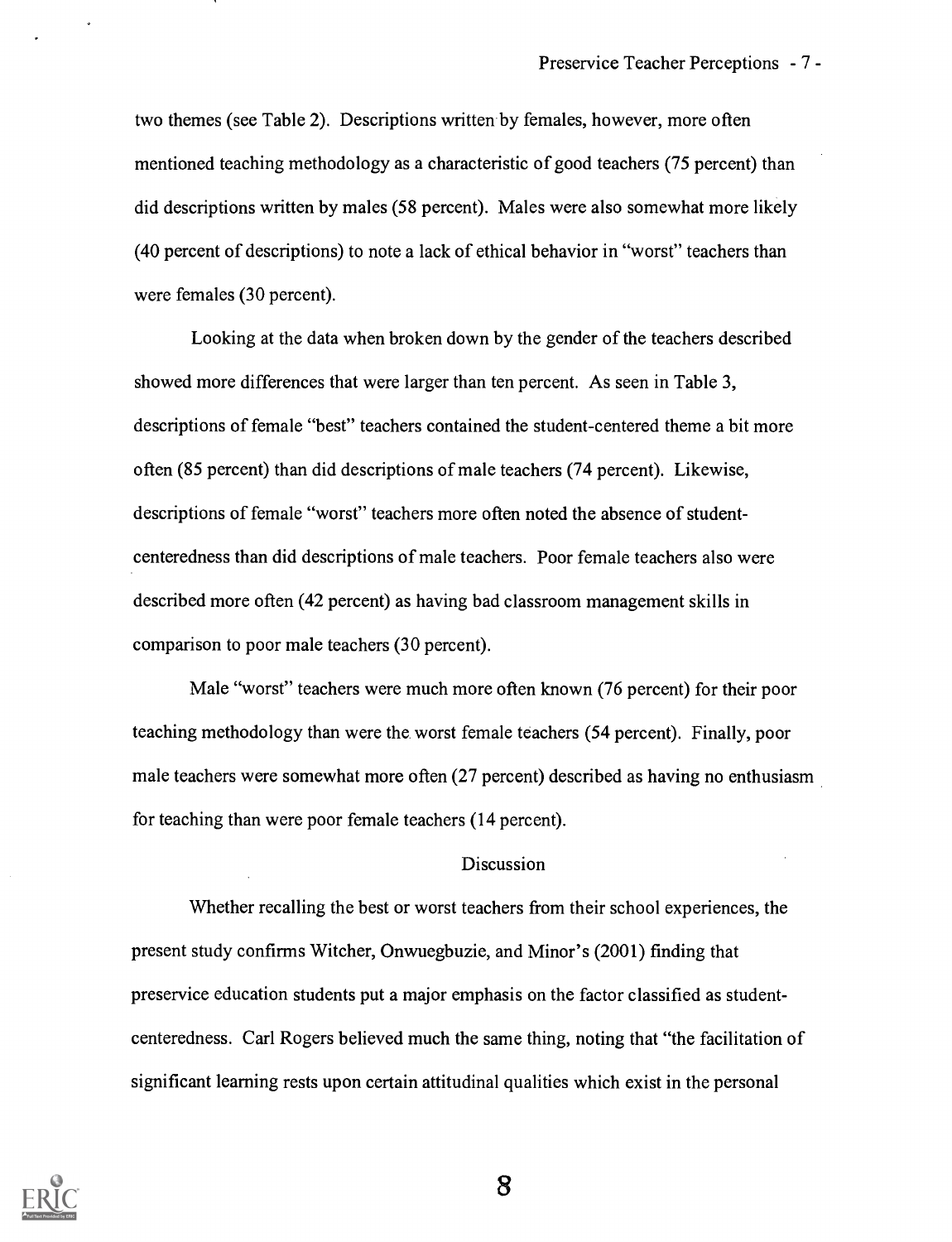relationship between the facilitator and the learner" (emphasis in original) (Rogers, 1984, p.70). Schools of education are already doing a lot of overt instruction regarding teaching methodology (the second highest factor in descriptions of good teachers in this study), but what are they doing or should they be doing about student-centeredness?

In order to plan a course of action, we need to consider whether this trait is innate or can it be acquired (i.e., learned) relative to one's experience? If deemed to be an innate construct, then perhaps we should screen teacher candidates for student-centered dispositions. But how is that best done? Are psychological assessments (e.g., personality inventories) appropriate or would some other means be appropriate? On the other hand, if student-centeredness can be learned during the college years or later, then we should promote and develop that disposition during the teacher education program, employing pre and post measures to see if we were successful. But what courses or experiences would increase student-centeredness? Humanistic psychology courses? Communications courses? More experience with actual K-12 students?

The problem of identifying and assessing dispositions is substantial and thorny (Maylone, 2002). Some education programs, including Morehead State University (MSU), are screening for dispositions now, using particular checklists, interview procedures, or inventories.

The dispositions list at MSU includes the following factors (Morehead State University, n.d.):

1. Passionate about learning (curiosity, playing with ideas, questions assumptions);

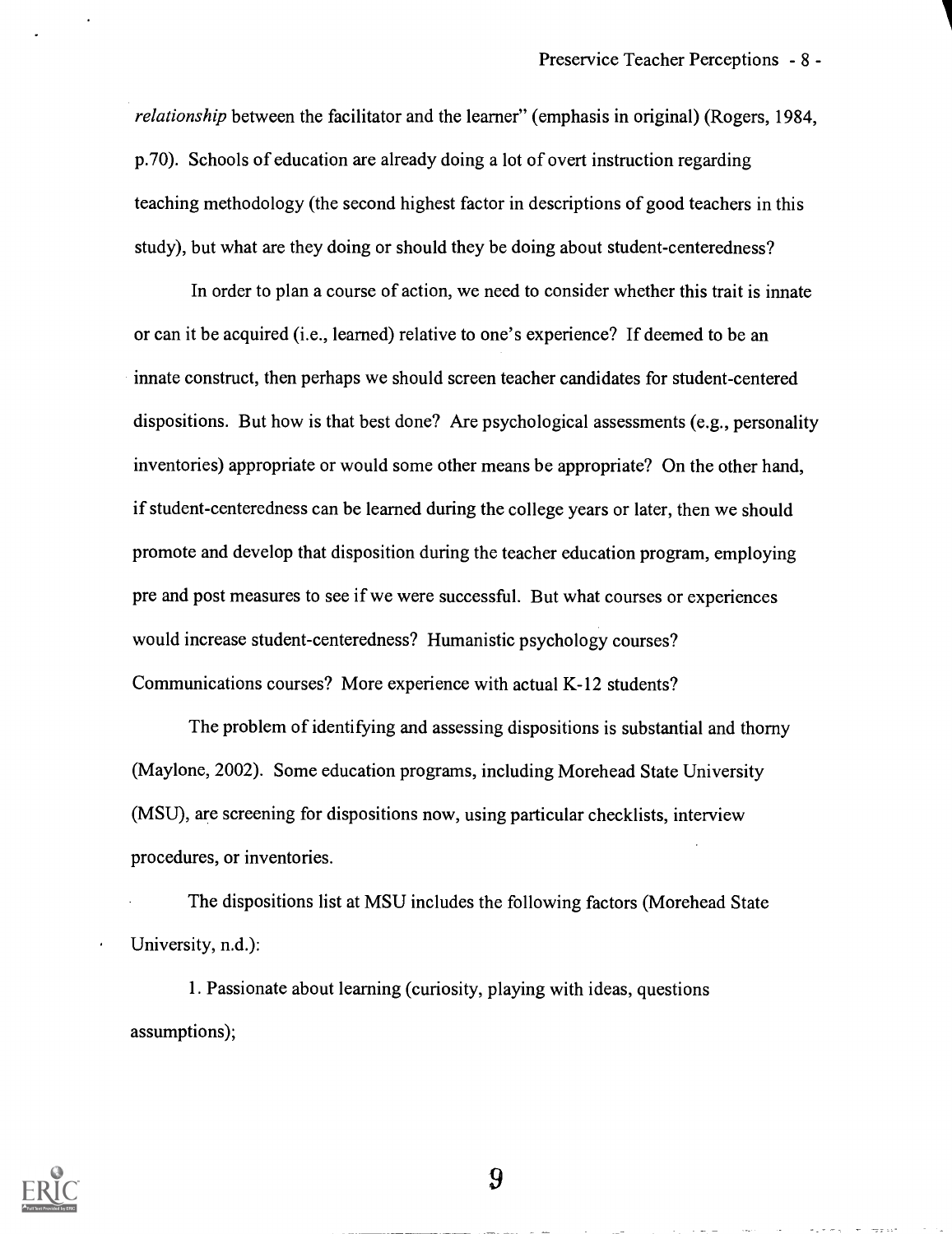2. Enthusiastic about teaching (enjoyment of teaching, high expectations of students, culture of classroom);

3. Committed to teaching responsibilities (ability to work unsupervised, honest, punctuality, attendance, and dress);

4. Self-reflective;

5. Hardworking;

6. Resourceful problem-solver (regarding student needs and problems);

7. Sensitive to differences (awareness of differences and fairness);

8. Able to establish rapport (with students, parents, colleagues, and administrators).

The only place student centeredness is seen in the MSU rubric is under point number eight, but it is extremely diluted, as relationships with other adults are included on the same point.

Some school districts are using the Gallup Teacher Perceiver interview as a screening device for new teachers, which would imply that they do not expect teachers to improve on those qualities through experience. The website for the Gallup Teacher Perceiver interview notes two themes that seem to approximate the student-centered attributes identified by the preservice teachers in this study (Perceiver interviews, 2002).

EMPATHY – empathy is the apprehension and acceptance of the state of mind of another person. Practically, we say we put ourselves into the other person's place. Empathy is the phenomenon that provides the teacher feedback about the individual student's feelings and thoughts.



 $\label{eq:reduced} \mathcal{L} = -\frac{1}{2} \mathcal{L} \mathcal{L} \mathcal{L} = -\mathcal{L} \mathcal{L}$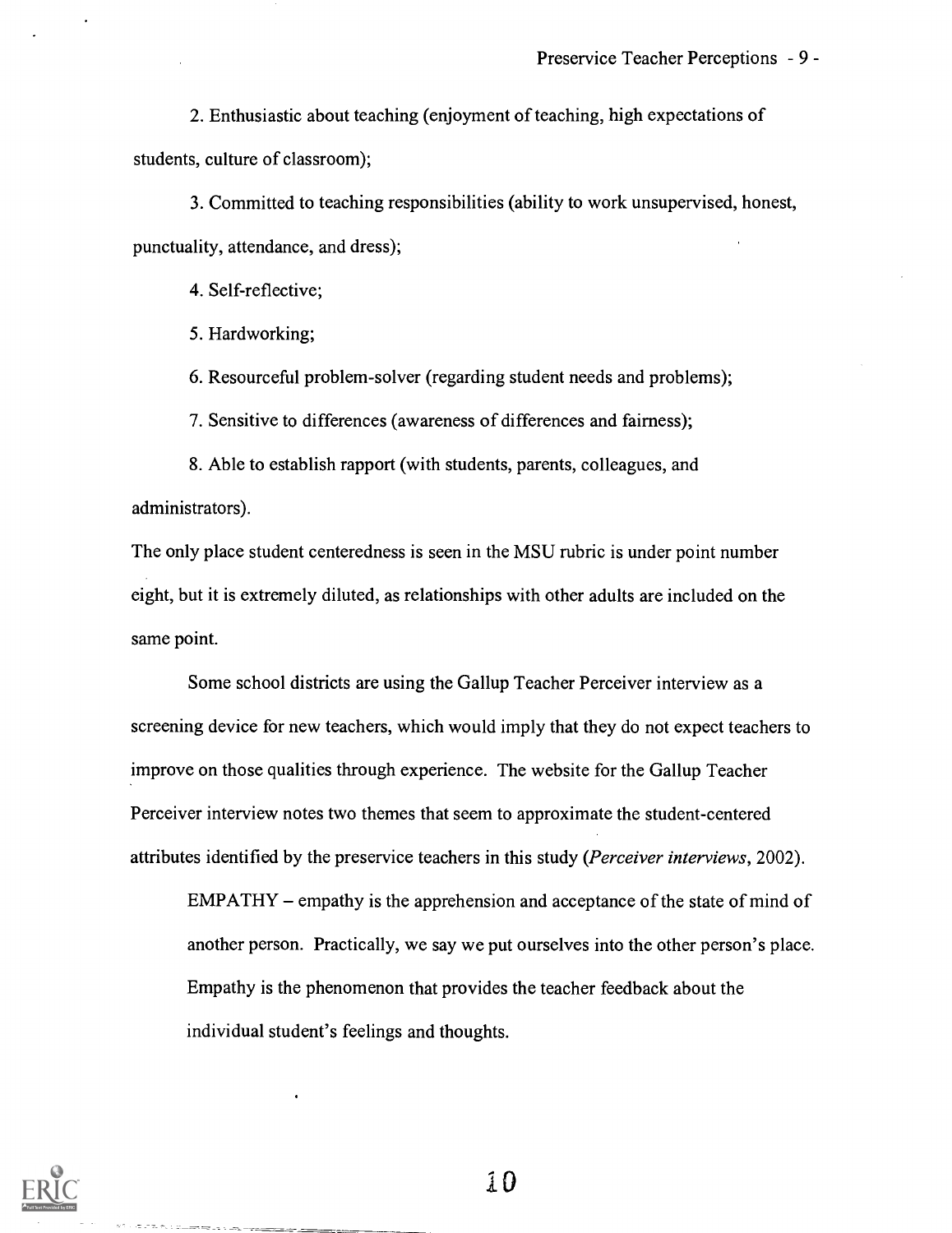RAPPORT DRIVE  $-$  The rapport drive is evidenced by the teacher's ability to have an approving and mutually favorable relationship with each student. The teacher likes students and expects them to reciprocate. Rapport is seen by the teacher as a favorable and necessary condition of learning. (paragraphs <sup>2</sup> and 3)

This "ethic of caring" identified by students as a major descriptor of "best" teachers sounds much like the highest stage of moral development proposed by Carol Gilligan (1982). Does that mean an assessment of moral reasoning theoretically grounded in Gilligan's perspective would be an appropriate screening device? As she developed this theory based on females, perhaps we ought to be screening with sex role inventories (Bem, 1974; 1975), looking for androgynous teacher candidates?

We do not have the answers to any of these questions and we have not taken a firm position on any of the issues. What we need is wide-spread discussion of this notion of student-centered teachers among our colleagues in teacher education programs and in the K-12 schools to see if some conclusions can be reached. Caring relationships appear to be an extremely important aspect of good teaching, and thus need to be encouraged and modeled at all levels of education (including professors in the teacher education programs). A commitment to good teaching for all students demands that we take the issue seriously because terrific methodology is not enough.

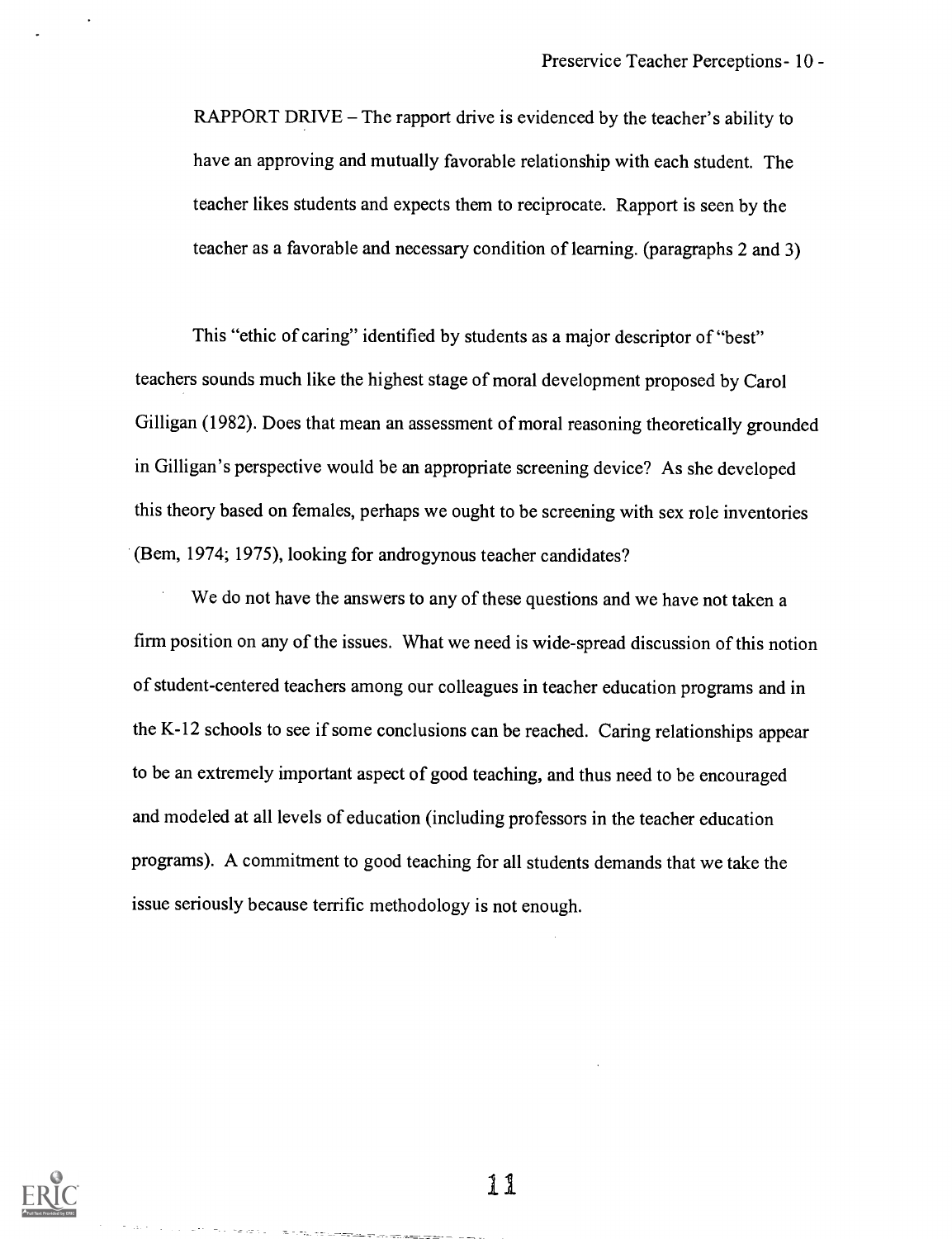#### References

- Bem, S. L. (1974). The measurement of psychological androgyny. Journal of Consulting and Clinical Psychology, 42, 155-162.
- Bern, S. L. (1975). Sex role adaptability: One consequence of psychological androgyny. Journal of Personality and Social Psychology, 31, 634-643.

Cotton, K. (1995). Effective student practices: A research synthesis. Retrieved November 1, 2002, from http://www.nwrel.org/scpd/esp/esp95.html#1

Demmon-Berger, D. (1986). Effective teaching: Observations from research. Arlington,

VA: American Association of School Administrators. (ERIC Document

Reproduction Service No. ED274087)

- Gilligan, C. (1982). In a different voice: Psychological theory and women's development. Cambridge, MA: Harvard University Press.
- Gresh, D.K. (1995). The perceptions of adults with learning disabilities regarding their learning experiences. [Ed.D. thesis, Pennsylvania State University]. (ERIC Document Reproduction Service No. ED393277)
- Maylone, N. (2002, February). Identifying desirable pre-service teacher disposition: An *intractable problem?* Paper presented at the  $54<sup>th</sup>$  Annual Meeting of the American Association for Colleges for Teacher Education, New York, NY.
- Morehead State University. (n.d.). Dispositions and rubric evaluation guidelines. Morehead, KY: author.
- Norton, J.L. (1997, November). Learning from first year teachers: Characteristics of the effective practitioner. Paper presented at the annual meeting of the Mid-South Educational Research Association, Memphis, TN. (ERIC Document



 $\sigma_{\rm{eff}}=\sigma_{\rm{eff}}$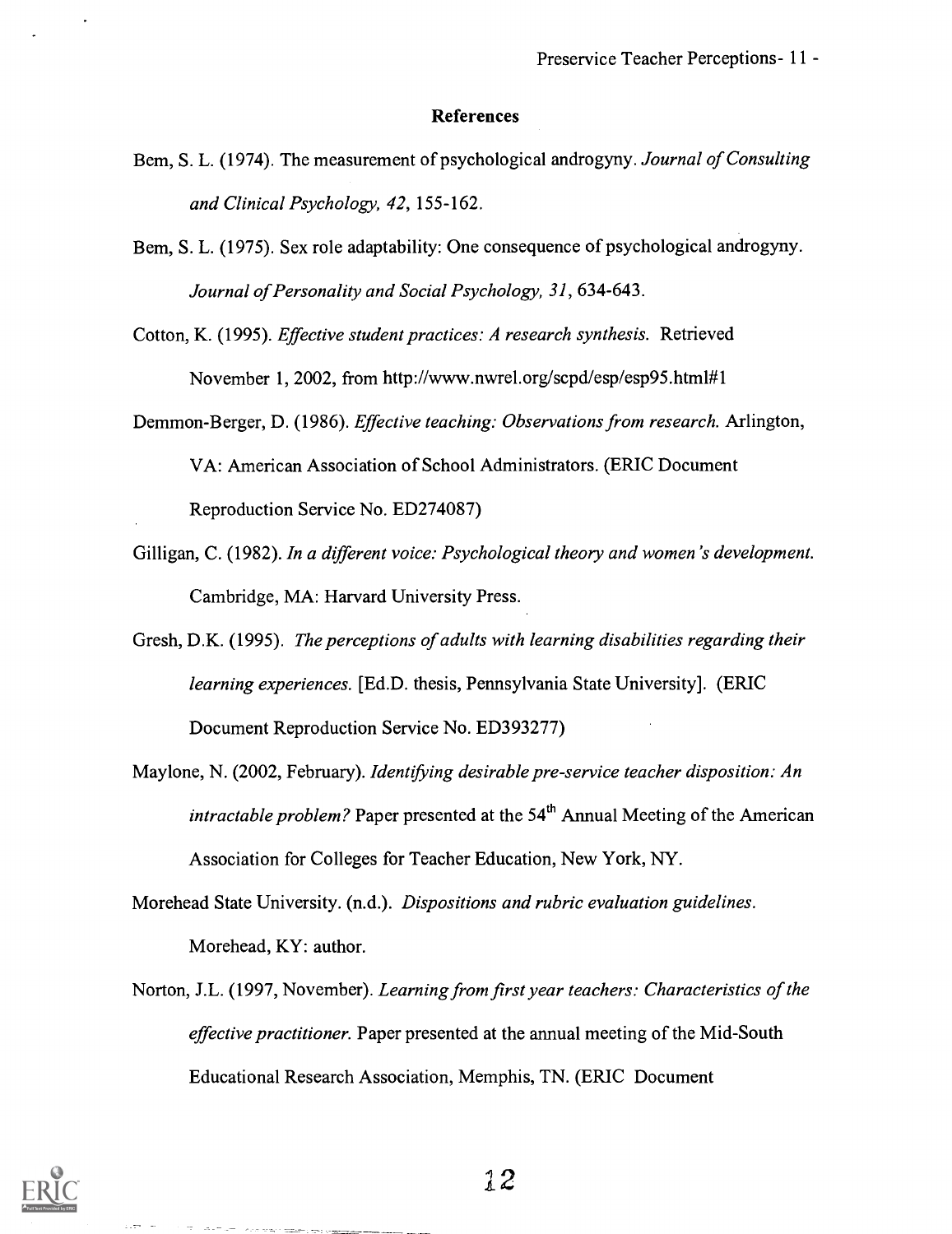Reproduction Service No. ED418050)

- Perceiver interviews: Gallup teacher perceiver themes. (2002). Retrieved August 23, 2002, from The Gallup Organization website, http://education.gallup.com/ select/themeTeach.asp
- Rogers, C. (1984). The interpersonal relationship in the facilitation of learning. In Sharan B. Merriam (Ed.), Selected writings on philosophy and adult education (pp. 67- 70). Malabar, FL: Krieger.
- Traina, R.P. (1999, January 20). What makes a good teacher? Education Week, 18(19), 34. Retrieved February 27, 2002, from http://www.edweek.org/ew/ vol-18/19traina.h18
- Witcher, A.E., Onwuegbuzie, A.J., & Minor, L.C. (2001). Characteristics of effective teachers: Perceptions of preservice teachers. Research in the Schools, 8(2), 45-47.

Wubbels, T., Levy, J., & Brekelmans, M. (1997). Paying attention to relationships. Educational Leadership, 54(7), 82-86.

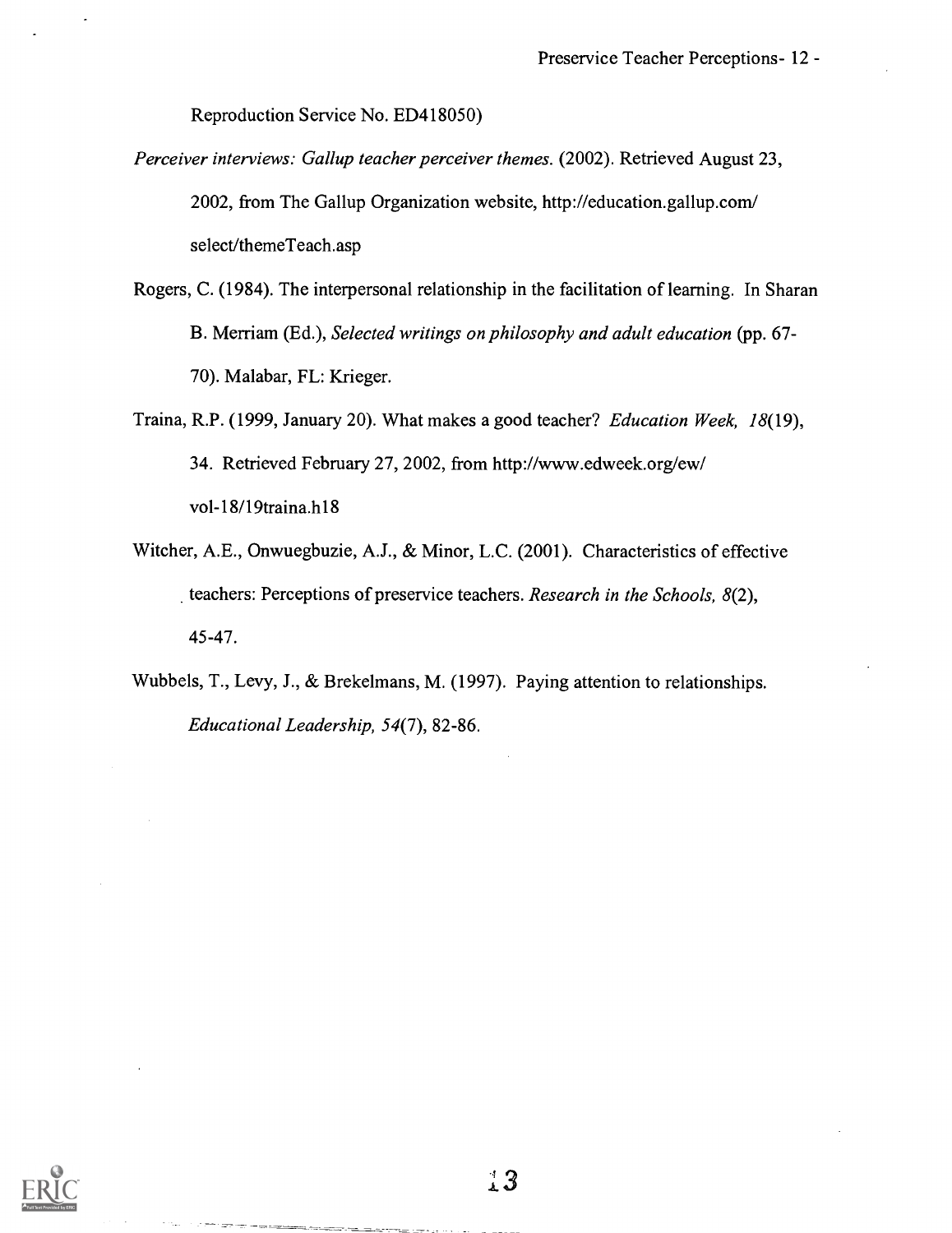$\bar{\gamma}$ 

## Table 1

## Presence of Characteristic Themes in Teacher Descriptions

|                                  | Type of Teacher                              |                                                                 |  |
|----------------------------------|----------------------------------------------|-----------------------------------------------------------------|--|
| Theme                            | Best $(n=224)$ :<br>Theme present<br>$%$ (#) | Worst $(n=224)$ :<br>Theme's <i>opposite</i> present<br>$%$ (#) |  |
| Student-centered                 | 81 (182)                                     | 54 (122)                                                        |  |
| Enthusiasm for<br>Teaching       | 17(38)                                       | 18(40)                                                          |  |
| Ethicalness                      | 13(29)                                       | 33 (73)                                                         |  |
| Classroom/behavior<br>Management | 21(47)                                       | 38(84)                                                          |  |
| Teaching methodology             | 70 (157)                                     | 61 (137)                                                        |  |
| Knowledge of subject             | 5(11)                                        | 3 (<br>7)                                                       |  |



mate a strong processing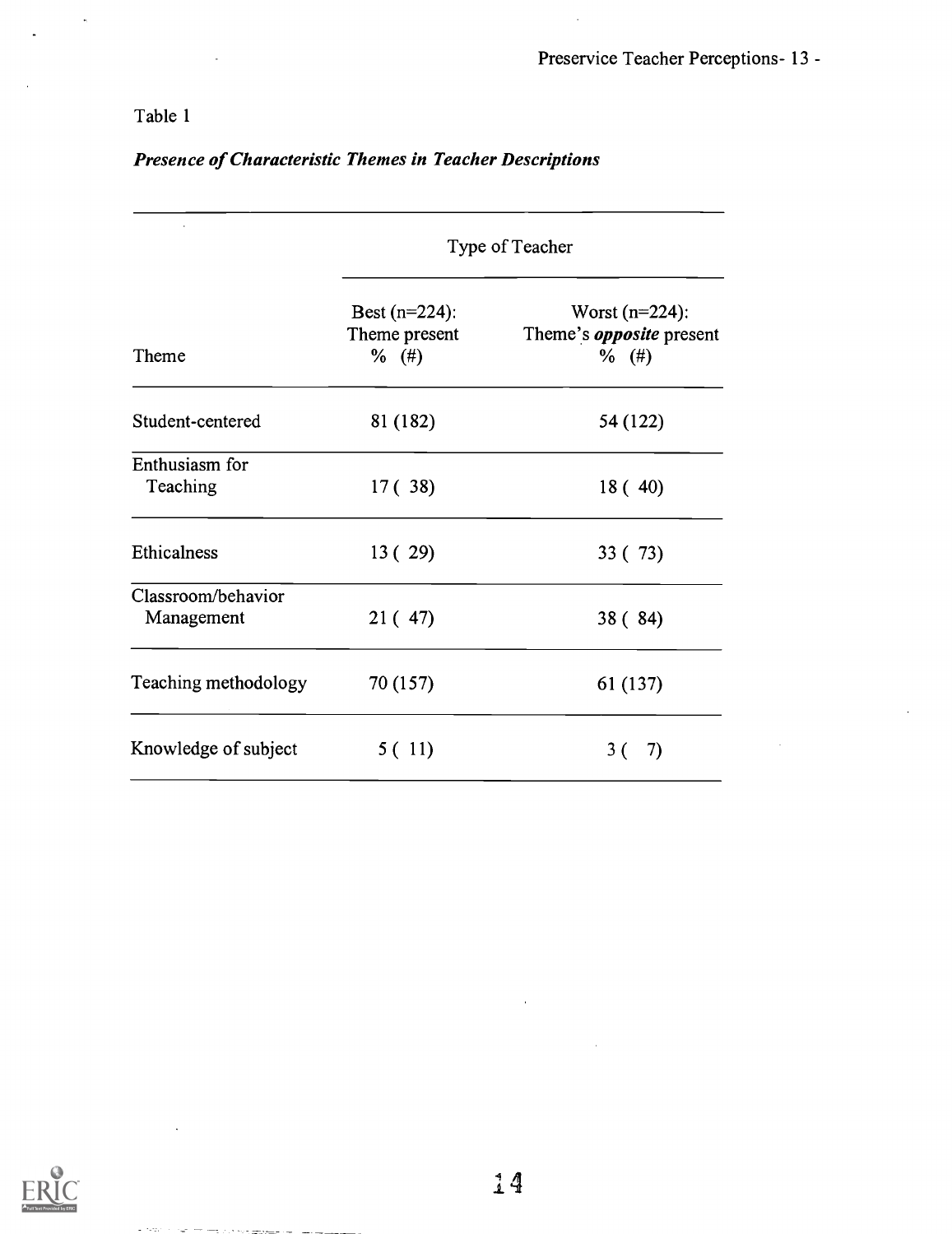## Table 2

## Themes in Teacher Descriptions, by Gender of Students Writing the Descriptions

|                                  |                                         | Worst teachers $(n=224)$ :<br>Best teachers $(n=224)$ :<br>Theme's <i>opposite</i> present<br>Theme present |                     |                  |
|----------------------------------|-----------------------------------------|-------------------------------------------------------------------------------------------------------------|---------------------|------------------|
|                                  | Gender of students writing descriptions |                                                                                                             |                     |                  |
|                                  | Female<br>$(n=162)$                     | Male<br>$(n=62)$                                                                                            | Female<br>$(n=162)$ | Male<br>$(n=62)$ |
| Theme                            | $%$ (#)                                 | $%$ (#)                                                                                                     | $%$ (#)             | $%$ (#)          |
| Student-centered                 | 82 (133)                                | 79 (49)                                                                                                     | 54 (88)             | 55 (34)          |
| Enthusiasm for<br>Teaching       | 17(28)                                  | 16(10)                                                                                                      | 19(31)              | 15(9)            |
| Ethicalness                      | 15(24)                                  | 8(5)                                                                                                        | 30(48)              | 40(25)           |
| Classroom/behavior<br>Management | 20(33)                                  | 23(14)                                                                                                      | 39(63)              | 34(21)           |
| Teaching<br>methodology          | 75 (121)                                | 58 (36)<br>$\mathcal{L}_{\rm{eff}}$                                                                         | 62 (101)            | 58 (36)          |
| Knowledge of<br>subject          | 6 (<br>9)                               | 3(2)                                                                                                        | 6)<br>4 (           | 2(1)             |

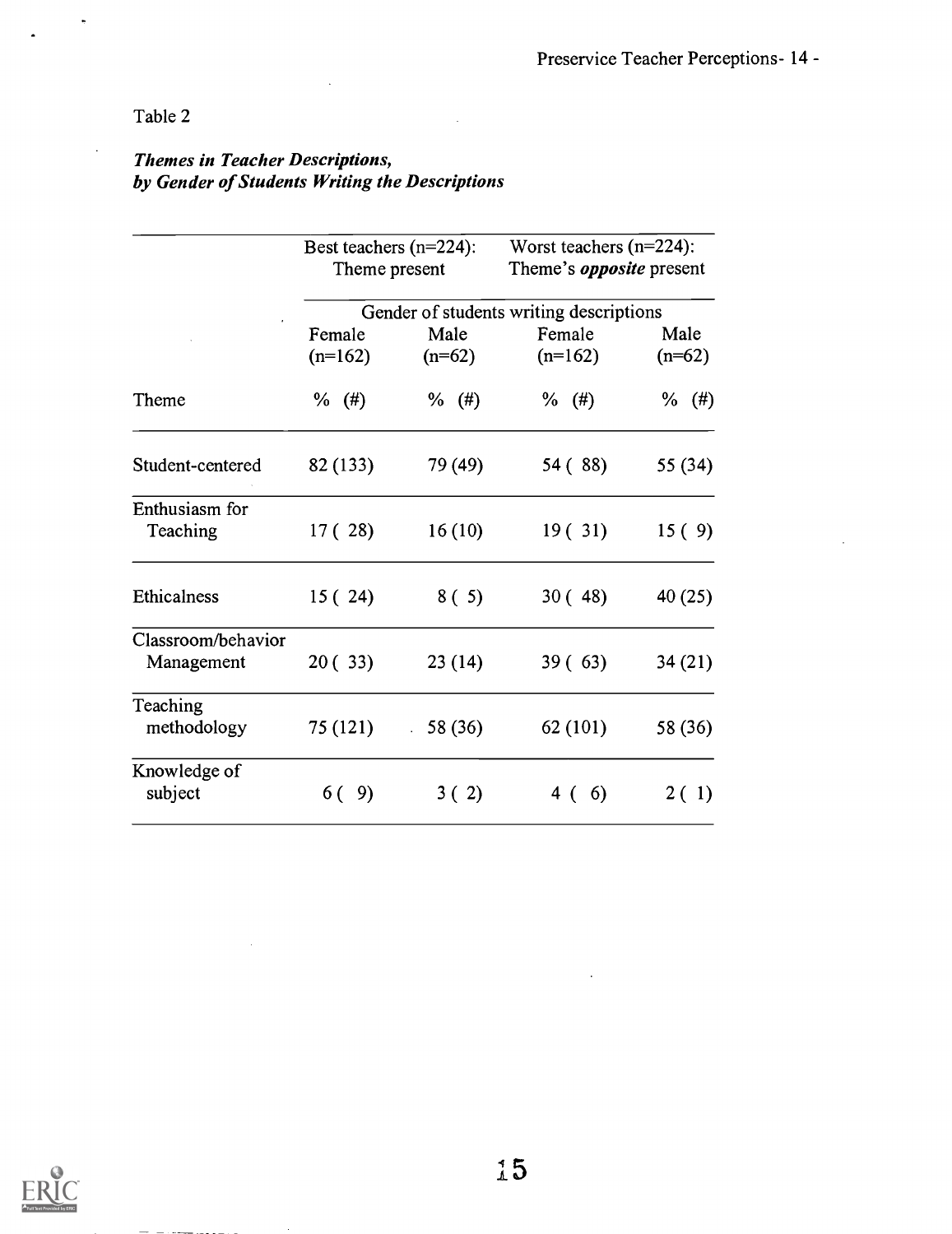## Table 3

 $\mathbf{v}$ 

|                                  | Best teachers $(n=223)$ :<br>Theme present |          | Worst teachers $(n=219)$ :<br>Theme's <i>opposite</i> present |          |
|----------------------------------|--------------------------------------------|----------|---------------------------------------------------------------|----------|
|                                  | Gender of teachers                         |          |                                                               |          |
|                                  | Female                                     | Male     | Female                                                        | Male     |
|                                  | $(n=151)$                                  | $(n=72)$ | $(n=140)$                                                     | $(n=79)$ |
| Theme                            | %<br>$^{(+)}$                              | $\%$ (#) | $%$ (#)                                                       | $%$ (#)  |
| Student-centered                 | 85 (129)                                   | 74 (53)  | 59 (83)                                                       | 47 (37)  |
| Enthusiasm for<br>Teaching       | 17(26)                                     | 17(12)   | 14(19)                                                        | 27(21)   |
| Ethicalness                      | 15(22)                                     | 10(7)    | 34(47)                                                        | 30(24)   |
| Classroom/behavior<br>Management | 24 (36)                                    | 15(11)   | 42 (59)                                                       | 30(24)   |
| Teaching<br>methodology          | 68 (102)                                   | 75 (54)  | 54 (76)                                                       | 76 (60)  |
| Knowledge of<br>subject          | 3(<br>4)                                   | 10(7)    | 5)<br>4 (                                                     | 3(2)     |

## Themes in Teacher Descriptions, by Gender of Teacher

Note: the gender of six teachers was not identified in their descriptions.

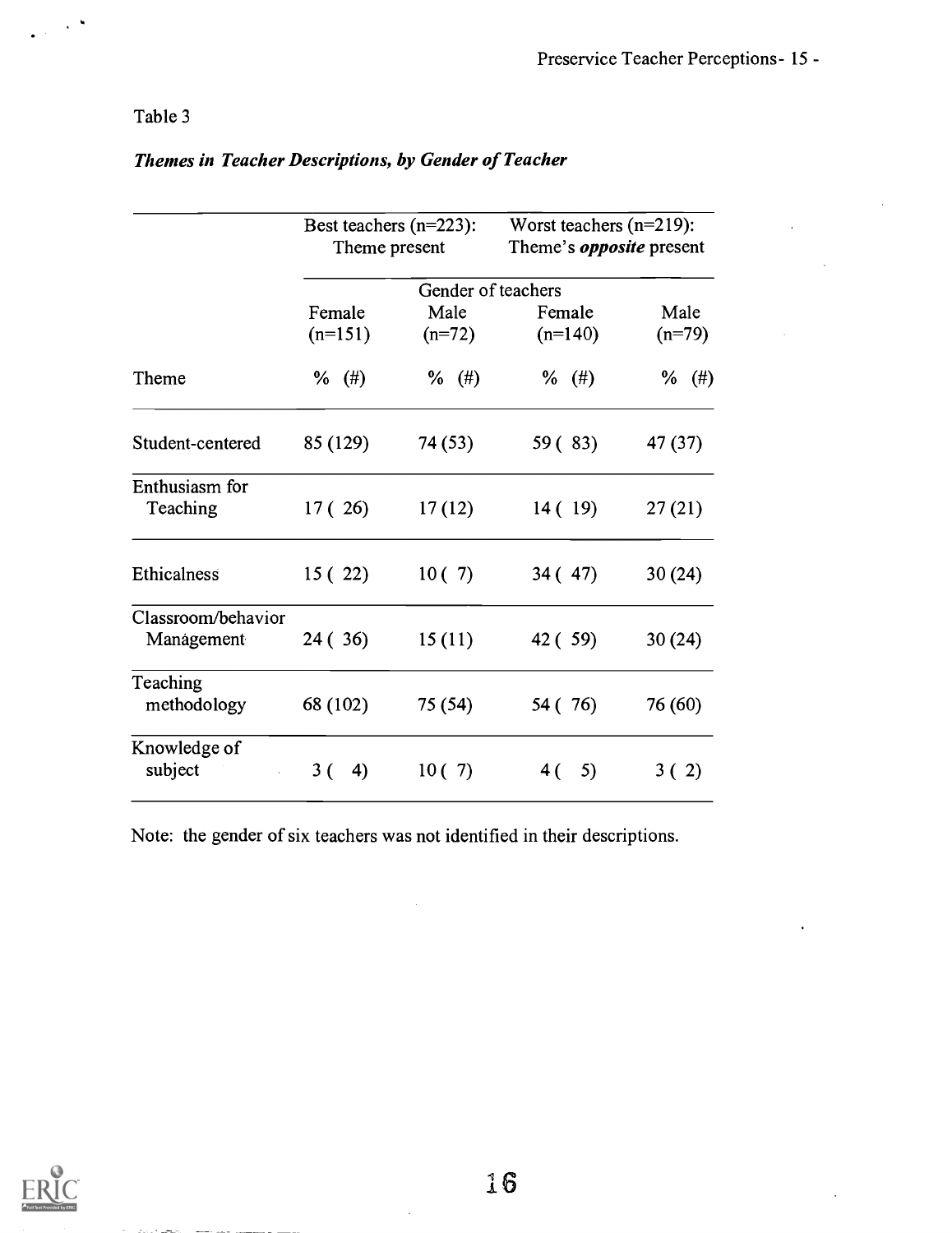

U.S. Department of Education Office of Educational Research and Improvement (OERI) National Library of Education (NLE) Educational Resources Information Center (ERIC)



# Reproduction Release

(Specific Document)

## I. DOCUMENT IDENTIFICATION:

| Title: Preservice Teacher Perceptions of Their Best and Worst K.12 |
|--------------------------------------------------------------------|
|                                                                    |
| Author(s): LOLA AAGAARD; RONALD SKIDMORE                           |
| Corporate Source: Movehead State Uviversity (?) Publication Date:  |
| Or Mid-South Educational Research Association (?) 11/7/02          |
| <b>II. REPRODUCTION RELEASE:</b>                                   |

In order to disseminate as widely as possible timely and significant materials of interest to the educational community, documents announced in the monthly abstract journal of the ERIC system, Resources in Education (RIE), are usually made available to users in microfiche, reproduced paper copy, and electronic media, and sold through the ERIC Document Reproduction Service (EDRS). Credit is given to the source of each document, and, if reproduction release is granted, one of the following notices is affixed to the document.

If permission is granted to reproduce and disseminate the identified document, please CHECK ONE of the following three options and sign in the indicated space following.

| The sample sticker shown below will be<br>affixed to all Level 1 documents                                                                                      | The sample sticker shown below will be affixed to all [The sample sticker shown below will be affixed to<br>Level 2A documents                                                                                                                 | Level 2B documents                                                                                                                                                     |
|-----------------------------------------------------------------------------------------------------------------------------------------------------------------|------------------------------------------------------------------------------------------------------------------------------------------------------------------------------------------------------------------------------------------------|------------------------------------------------------------------------------------------------------------------------------------------------------------------------|
| PERMISSION TO REPRODUCE AND<br>DISSEMINATE THIS MATERIAL HAS<br><b>BEEN GRANTED BY</b><br>TO THE EDUCATIONAL RESOURCES<br><b>INFORMATION CENTER (ERIC)</b>      | PERMISSION TO REPRODUCE AND<br>DISSEMINATE THIS MATERIAL IN<br>MICROFICHE, AND IN ELECTRONIC MEDIA.<br>FOR ERIC COLLECTION SUBSCRIBERS ONLY,<br><b>HAS BEEN GRANTED BY</b><br>TO THE EDUCATIONAL RESOURCES<br><b>INFORMATION CENTER (ERIC)</b> | PERMISSION TO REPRODUCE AND<br>DISSEMINATE THIS MATERIAL IN<br>MICROFICHE ONLY HAS BEEN GRANTED BY<br>TO THE EDUCATIONAL RESOURCES<br><b>INFORMATION CENTER (ERIC)</b> |
| Level 1                                                                                                                                                         | Level 2A                                                                                                                                                                                                                                       | Level 2B                                                                                                                                                               |
|                                                                                                                                                                 |                                                                                                                                                                                                                                                |                                                                                                                                                                        |
| Check here for Level 1 release, permitting<br>reproduction and dissemination in<br>microfiche or other ERIC archival media<br>(e.g. electronic) and paper copy. | Check here for Level $2\overline{A}$ release, permitting<br>reproduction and dissemination in microfiche and in<br>electronic media for ERIC archival collection<br>subscribers only                                                           | Check here for Level 2B release, permitting<br>reproduction and dissemination in microfiche onl                                                                        |
|                                                                                                                                                                 | Documents will be processed as indicated provided reproduction quality permits.<br>If permission to reproduce is granted, but no box is checked, documents will be processed at Level 1.                                                       |                                                                                                                                                                        |